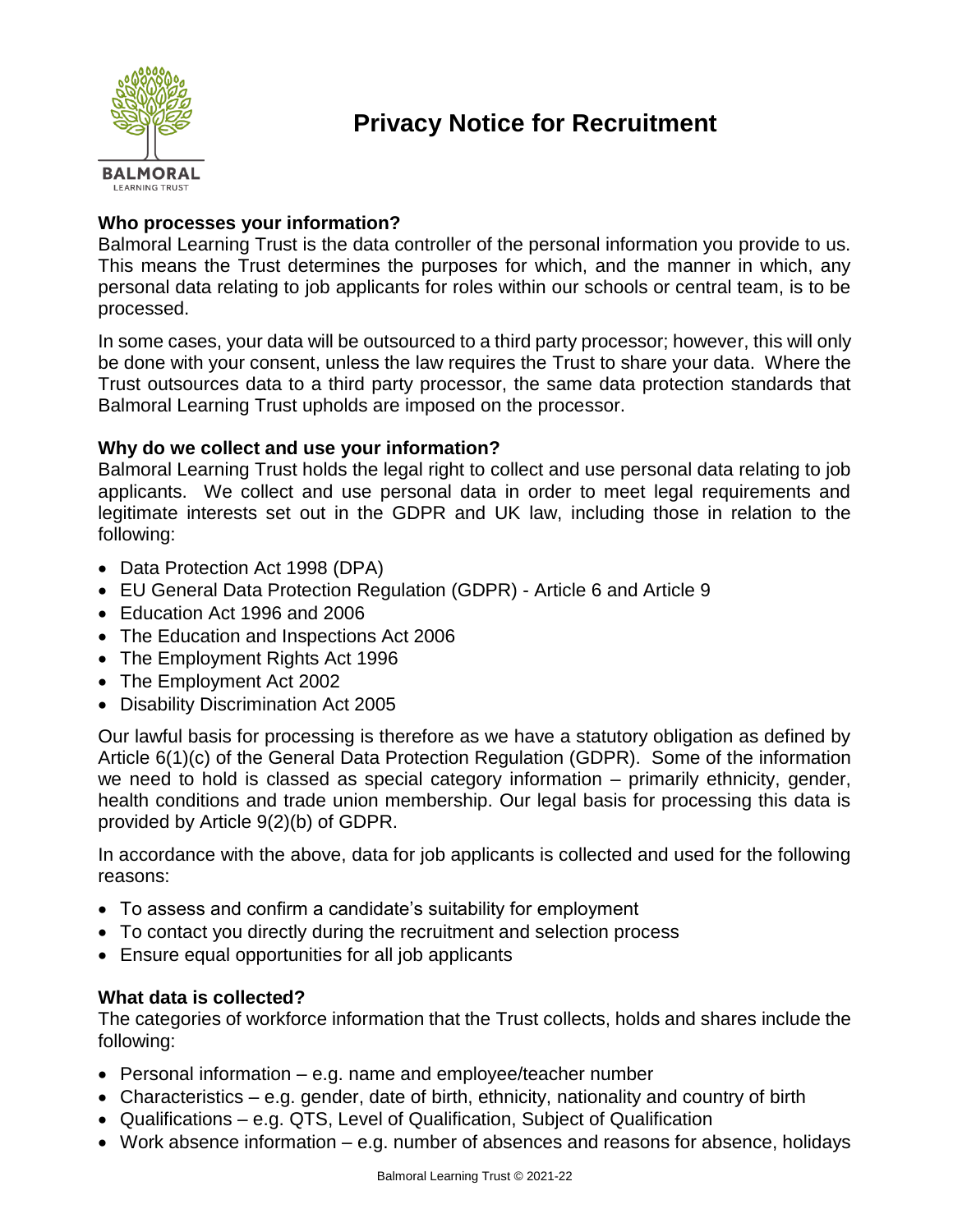- Contact information e.g. address, email and telephone numbers
- Relevant health, medical and dietary information

Whilst the majority of the personal data you provide to the Trust is mandatory, some may be provided on a voluntary basis. When collecting data and in order to comply with the General Data Protection Regulation, we will always inform you whether you are required to provide this data or if your consent is needed. Where consent is required, the Trust will provide you with specific and explicit information with regards to the reasons the data is being collected and how the data will be used. We will always respect your right to refuse to provide information where it is not statutory.

## **How long is your data stored for?**

All personal data relating to job applicants at Balmoral Learning Trust is stored securely and in line with the Trust's data retention guidelines, after which they are safely and securely destroyed. All information is held securely with physical, organisational and electronic access controls to safeguard the information both at rest and when in transit.

#### **Will my information be shared?**

Your information will be shared internally for the purposes of the recruitment exercise. This includes members of the HR and recruitment team, interviewers involved in the recruitment process, managers in the business area with a vacancy and IT staff if access to the data is necessary for the performance of their roles. Balmoral Learning Trust will not share your personal information with any third parties without your consent, unless the law allows us to do so.

#### **Why is my information shared?**

We do not share information about job applicants with anyone without consent unless the law and our policies require or allow us to do so. We will always seek your positive consent to share information if there is no legal basis to share.

## **What are your rights?**

Under data protection legislation, you have the following rights in relation to the processing and retention of personal data. You have the right to:

- Be informed about how Balmoral Learning Trust uses your personal data.
- Request access to the personal data that Balmoral Learning Trust holds.
- Object to processing of personal data that is likely to cause, or is causing, damage or distress
- Prevent processing for the purpose of direct marketing
- Object to decisions being taken by automated means
- In certain circumstances, have inaccurate personal data rectified, blocked, erased or destroyed; and
- Claim compensation for damages caused by a breach of the Data Protection regulations

Where the processing of your data is based on your consent, you have the right to withdraw this consent at any time.

If you have any concerns about the way Balmoral Learning Trust is collecting or using your personal data, we request that you raise your concern with us in the first instance. Alternatively, you can contact the Information Commissioner's Office (ICO) at [https://ico.org.uk/make-a-complaint/your-personal-information-concerns/.](https://ico.org.uk/make-a-complaint/your-personal-information-concerns/) The Trust's ICO registration number is Z3463532.